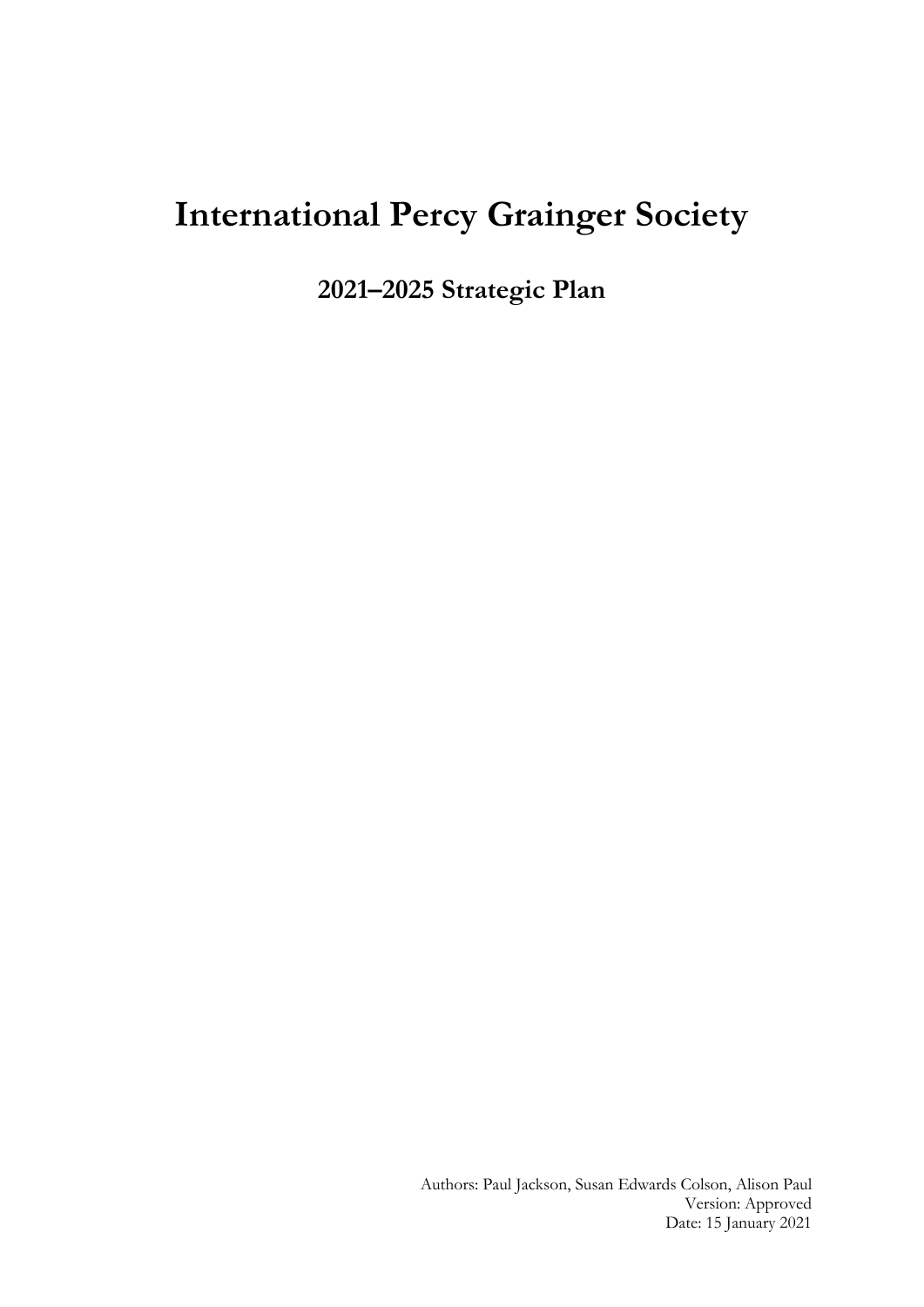# Contents

| $Process. 22$ |  |
|---------------|--|
|               |  |
|               |  |
|               |  |
|               |  |
|               |  |
|               |  |
|               |  |
|               |  |
|               |  |
|               |  |
|               |  |
|               |  |
|               |  |
|               |  |
|               |  |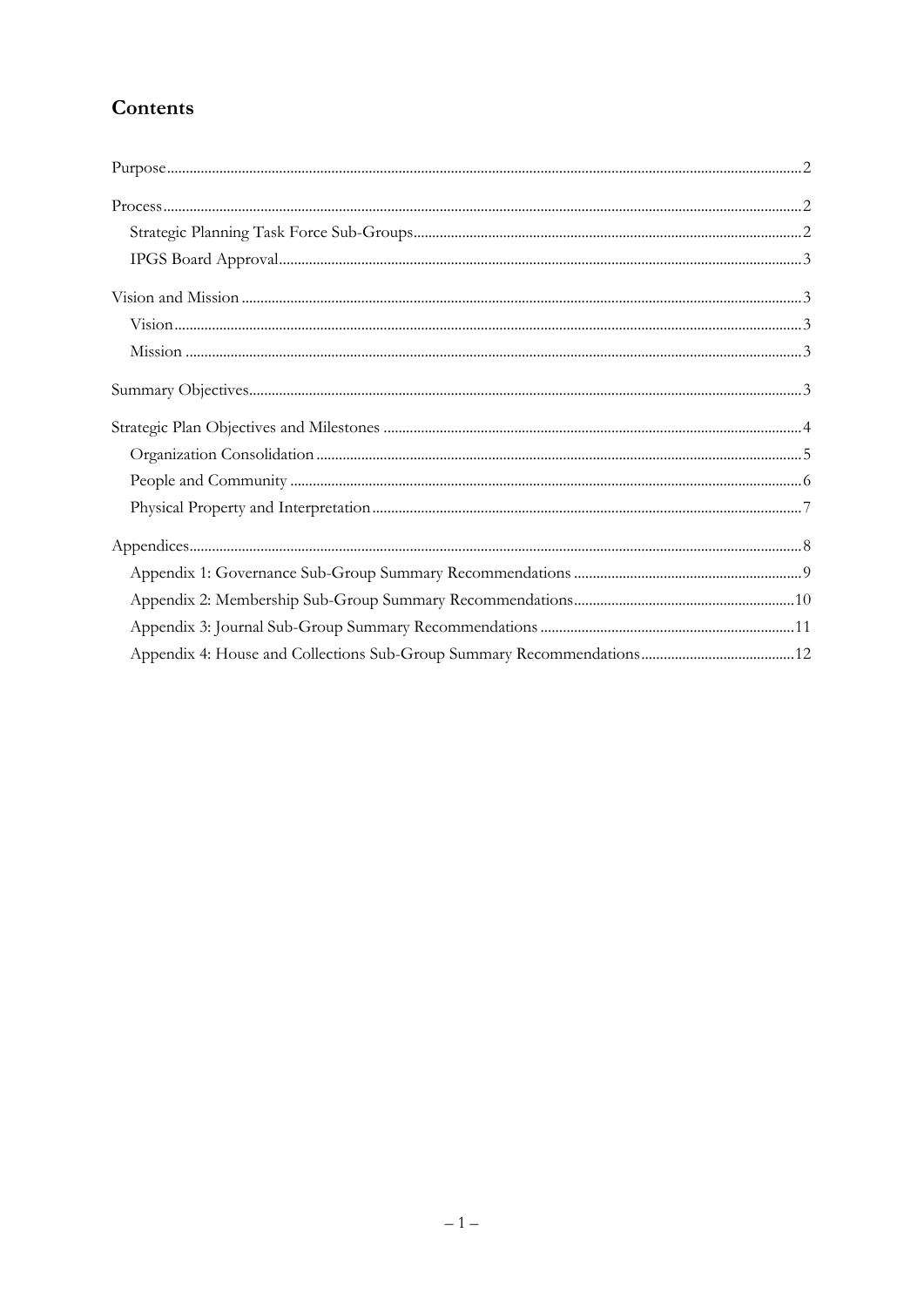# **Purpose**

The International Percy Grainger Society (IPGS) and Percy Grainger America (PGA) convened a Strategic Planning Task Force (SPTF) in May 2020 to develop a strategic plan for the period 2021–2025 which would chart a course to sustain the organization over that period and would also ensure a vibrant and lasting legacy for the life and work of Percy Grainger, including his house at 7 Cromwell Place. The activities of the UKbased Percy Grainger Society (UKPGS), founded by IPGS President Barry Ould, were also considered in the development of the strategic plan.

# **Process**

IPGS Board President Barry Peter Ould reached out to a distinguished team whose collective professional experience brought considerable expertise to the planning process. The members of the SPTF also facilitated connections with key organizations in the United Kingdom, Australia and the United States, such as the Grainger Museum and the Library of Congress. The process included consultation with the IPGS Board through its regular meetings, and the gathering of perspectives from board members through a selfassessment tool.

Under the guidance of Chair Paul Jackson, the twelve members of the SPTF, along with ex-officio members Barry Peter Ould (IPGS Board President), Anne Ocone (Grainger House Museum Coordinator) and Alison Paul (external consultant), met in June, August, October and December as a whole group to construct the plan.

# **Strategic Planning Task Force Sub-Groups**

The SPTF convened four Sub-Groups, each led by a member of the IPGS board, to consider the following areas: Governance; Membership; Journal; and House and Collections. Beginning in June 2020, and meeting bi-monthly, each Sub-Group produced strategic and operational recommendations that were considered by the SPTF as a whole. Recommendations were also informed by extensive collaboration with representatives from a number of external organizations and from similar interest groups. The sub-groups comprised:

# **Governance Sub-Group**

Chair: Susan Colson – *Secretary and Treasurer, IPGS* Paul Cohen, DMA – *Concert saxophonist; Proprietor, To the Fore Publishers* Marissa Kyser – *Director of Band and Choir, Spokane MO R-VII School District* Barry Peter Ould (ex officio) – *President, IPGS*

# **Membership Sub-Group**

Chair: Major (ret.) Bill Garlette – *Conductor and Music Director, Chesapeake Bay Wind Ensemble* Robert Simon – *Founder and Conductor of the Piedmont Wind Symphony* R. Mark Rogers, DMA – *Managing Editor, Keiser Southern Music Company* Alison Paul (ex officio) – *Consultant*

# **Journal Sub-Group**

Chair: Paul Jackson – *Vice-President Strategic Planning, IPGS* Chalon L. Ragsdale – *Professor of Percussion, University of Arkansas; President, Aux Arcs Music Publishing, LLC* Stephen G. Carpenter – *Principal Conductor, Heidelberg Wind Ensemble*

# **House and Collections Sub-Group**

Chair: Matthew McGarrell – *Director of Bands (ret.), Brown University* John Roscigno – *Chair of the Department of Music, California State University, Northridge* Roland Yeung – *Music Director & Principal Conductor*, The Grainger Wind Symphony Anne Ocone (ex officio) – *Grainger House Museum Coordinator*

NB: Summaries of the recommendations from each Sub-Group are contained in Appendices 1–4 for information. Note that these may differ in wording from the Strategic Plan Objectives and Milestones.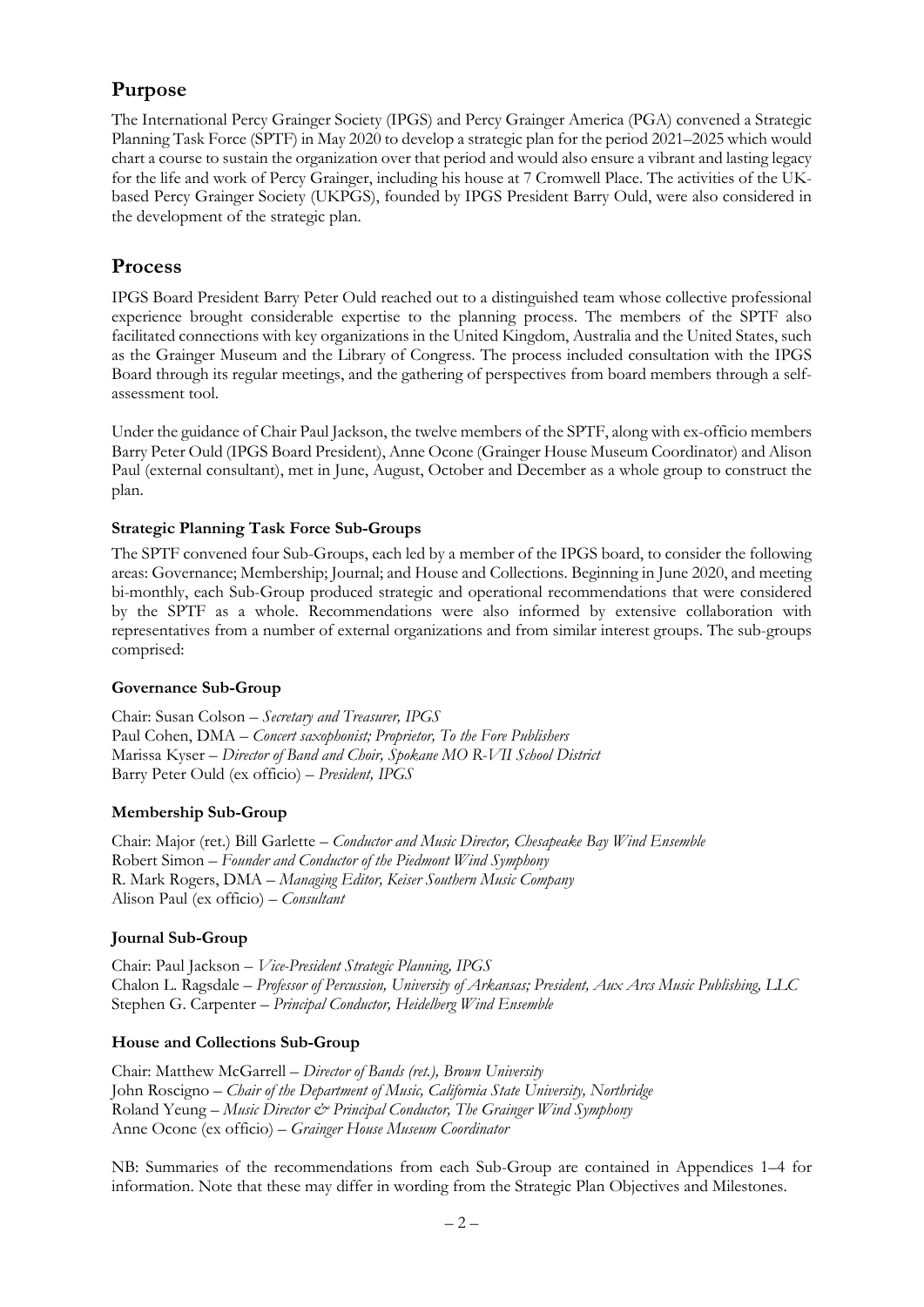# **IPGS Board Approval**

The recommendations from the SPTF, together with the returns from the IPGS Board Self-Assessment, conducted in September 2020, were formulated into the Strategic Plan Objectives and Milestones by SPTF Chair Paul Jackson, STPF Governance Lead Susan Colson, and external consultant Alison Paul. The draft Objectives and Milestones were presented to the IPGS Board in November 2020 for conditional approval, to the SPTF in December 2020 for further comment, and again to the IPGS Board in January 2021 for final approval and sign-off.

Significant factors informing the preparation of the Objectives and Milestones are:

- a) the decline of income from royalties from the performance of Grainger's works
- b) increased operational needs
- c) a desire for the long-term stability of Grainger's legacy, including the house and collections

# **Vision and Mission**

As part of the planning process, the Vision and Mission of the existing IPGS were reviewed and the following changes are proposed to more closely reflect the strategic direction for the next five years.

## **Vision**

We envision an international community that values the exploration of the music, heritage, and culture of the early 20th century, particularly as it relates to Percy Grainger's work, and is empowered to preserve it and interpret it for future generations.

## **Mission**

Our mission is to promote the work and legacy of Percy Grainger with a membership community that preserves his historic house, encourages appreciation and performance of his music, and promotes a deeper understanding of the cultural, social, and economic context of his life and work.

# **Summary Objectives**

The following high-level Objectives, grouped under the three headings that were used in the 2016 Strategic Plan, are proposed to prepare the organization for success in the period 2021–2025.

# **Organization Consolidation**

• Combine the IPGS, PGA and the Percy Grainger Society (UK) into one consolidated organization, with necessary supporting documents

# **People and Community**

- Create a new membership program that reaches out to a wide range of constituencies
- Produce a bi-annual journal to act as a means of promoting and disseminating research and information about Grainger
- Plan for staffing, supplemented by volunteers, to support ongoing communications and outreach

# **Physical Property and Interpretation**

- Create an annual and capital plan to maintain the house and property at 7 Cromwell Place
- Revisit the current Collection Protection and Preservation Policy, together with security, (de)accession, storage and classification procedures
- Provide programs that attract virtual and physical audiences to learn about and delight in all things Grainger

Where appropriate, the implementation of Objectives should be articulated with the aims and activities of the Grainger Museum, and should fully embrace the advantages of technological opportunities in order to reach a wider audience, to increase levels of accessibility of the collections, and to make available the collective expertise of the society's members.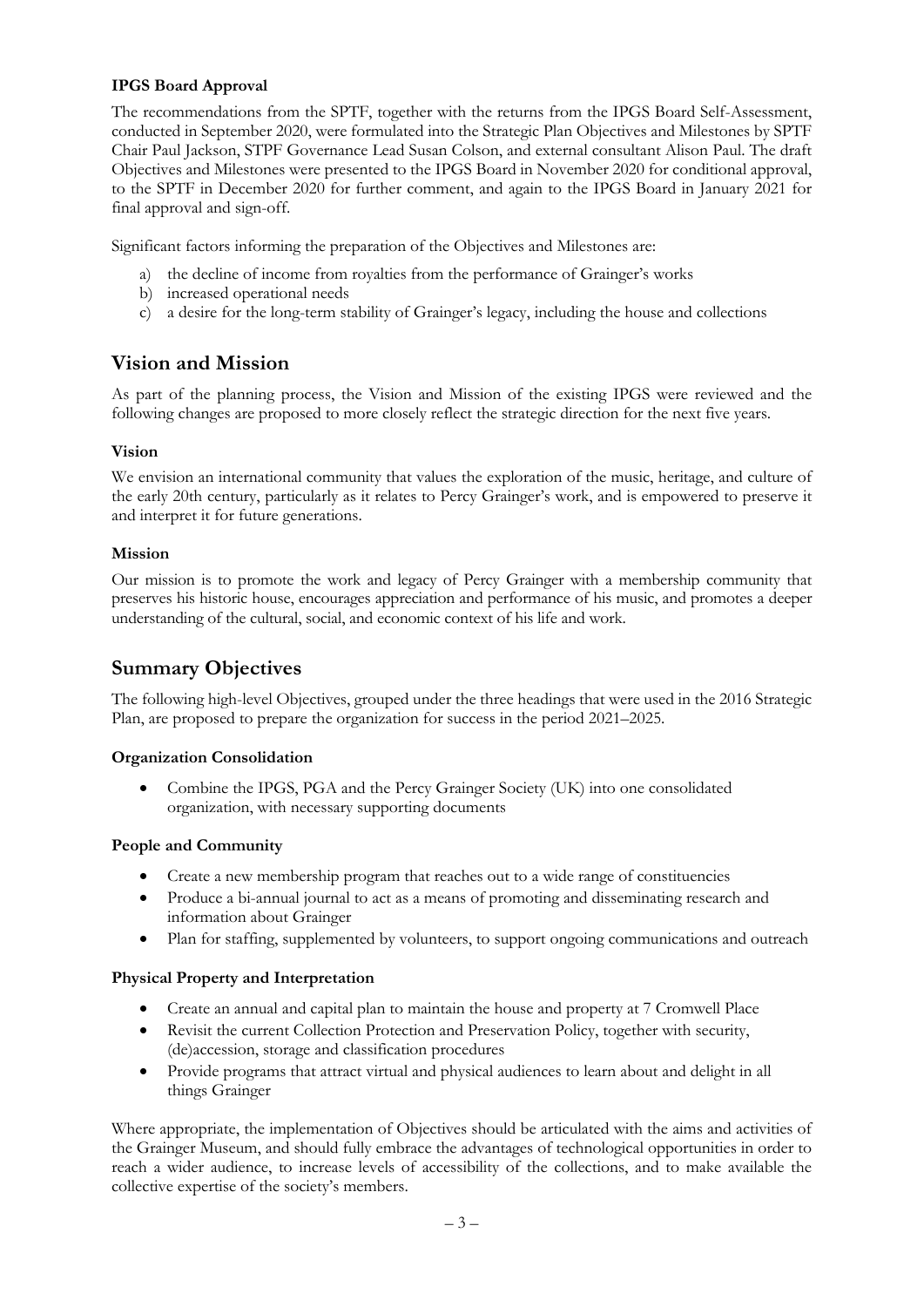**Strategic Plan Objectives and Milestones**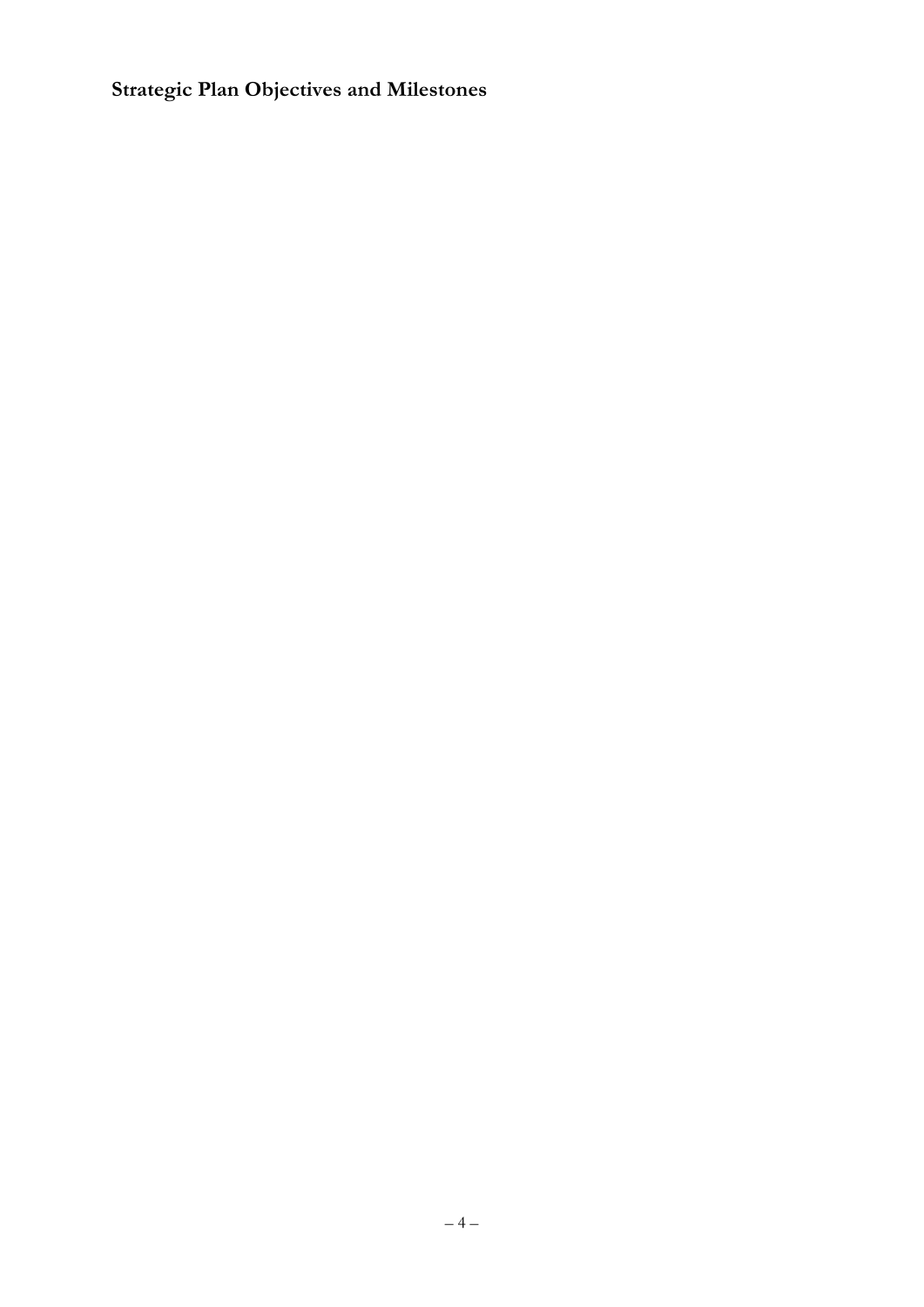#### **Organization Consolidation**

**Objective:** Combine the IPGS, PGA and the Percy Grainger Society (UK) into one consolidated organization, with necessary supporting documents.

| We will: |                                                                                                                                                             | Who                             | What                                         | <b>Resources</b>                                                                       | When             |
|----------|-------------------------------------------------------------------------------------------------------------------------------------------------------------|---------------------------------|----------------------------------------------|----------------------------------------------------------------------------------------|------------------|
| 1.       | Establish an interim Governance Committee to effect the<br>transition from the IPGS to the new organization                                                 | SPTF leads                      |                                              |                                                                                        | January 2021     |
| 2.       | Determine a name for the new combined organization                                                                                                          | GC                              |                                              |                                                                                        | January 2021     |
| 3.       | Approve Vision and Mission Statements                                                                                                                       | GC                              |                                              |                                                                                        | January 2021     |
| 4.       | Draft new bylaws and ensure all legal processes, policies, and<br>documents are in place to support new structure                                           | GC                              |                                              | SEC and ProBono<br>Partnership                                                         | Spring 2022      |
| 5.       | Confirm roles and personnel for the new Executive Board,<br>and for the new Committees and Advisory Groups                                                  | GC and EC                       | Define roles,<br>find volunteers             | Membership elections<br>(Board)                                                        | <b>ASAP 2021</b> |
| 6.       | Create an Emeritus Board or similar group to maintain<br>connections with outgoing IPGS board members                                                       | EC and BPO                      | Music discussion                             | 4 per year via Zoom                                                                    | January 2021     |
| 7.       | Rebrand the new organization                                                                                                                                | EC                              | Roll out as part of anniversary year         |                                                                                        | May 2021         |
| 8.       | Close down other Percy Grainger America and the UK Percy<br><b>Grainer Society</b>                                                                          | SEC (PGA)<br><b>BPO</b> (UKPGS) | Delete/amend<br>references.<br>Redirect URLs | Filing fees (\$500)                                                                    | May 2021         |
| 9.       | Redesign the website to reflect the new society and ensure the<br>website is a robust source of information and resources                                   | EC<br>EC and MC                 | Define content                               | Web designer (\$5,000)                                                                 | May 2021         |
|          | 10. Design and implement an Operational Plan for the new<br>society, including staffing, programs, fundraising, financial<br>procedures, and accountability | EC                              |                                              | Construct an aspirational budget including<br>fundraising, consider a capital campaign | Spring 2021      |
|          | 11. Design and implement a comprehensive Fundraising Strategy<br>aligned with the new society's objectives                                                  | EC                              |                                              |                                                                                        | <b>ASAP 2021</b> |

GC = Governance Committee (SPTF leads)

EC = Executive Committee (President, Secretary, Treasurer) Board  $=$  [new organization] Board

SEC = Susan Edwards Colson

BPO = Barry Peter Ould

MC = Membership Committee (Secretary)

JB = Journal Board (Editor, Associate Editor(s), Production Assistant)

PC = Programs Committee

CC= Collections Committee (Chair)

DC = Development Committee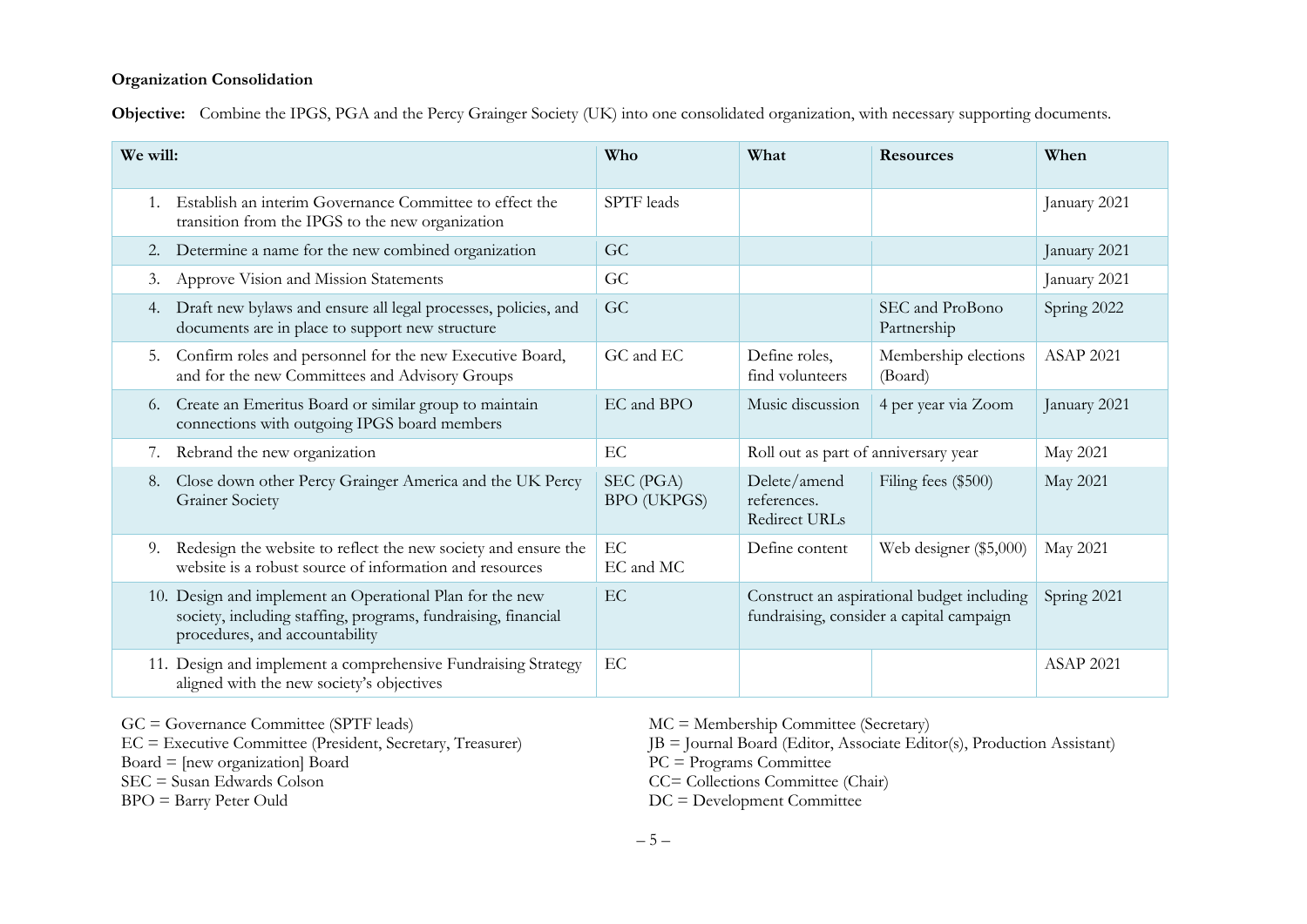# **People and Community**

**Objectives:** Create a new membership program that reaches out to a wide range of constituencies

Produce a bi-annual journal to act as a means of promoting and disseminating research and information about Grainger Plan for staffing, supplemented by volunteers, to support ongoing communications and outreach

| We will: | Who<br>What<br><b>Resources</b>                                                                                                                                                 |               |                                                         | When                                                       |                           |
|----------|---------------------------------------------------------------------------------------------------------------------------------------------------------------------------------|---------------|---------------------------------------------------------|------------------------------------------------------------|---------------------------|
| 1.       | Develop a Communication Strategy and Operating<br>Procedures                                                                                                                    | EC and MC     |                                                         | Website fees (\$90),<br>mailing lists                      | <b>ASAP 2021</b>          |
| 2.       | Develop a strategic and operational Staffing Plan, including<br>the recruitment, induction, development and support of<br>(international) volunteers and docents.               | EC and Board  | Staffing Plan                                           | <b>AASLH STEPS</b><br>program                              | Summer 2021               |
| 3.       | Develop a Membership Model and Management Plan to<br>include costed strategies for the recruitment, induction,<br>support and retention of members                              | EC and MC     |                                                         | Recruitment<br>consultant (\$2550)                         | <b>ASAP 2021</b>          |
| 4.       | Confirm membership benefits that add Value and Worth to<br>our offerings                                                                                                        | EC and MC     | Brochure, web<br>site, social media                     |                                                            | Spring 2021               |
| 5.       | Promote membership of the society to a wide variety of<br>people, including performers, conductors, educators,<br>researchers and scholars from all levels and countries        | <b>MC</b>     | Board, committees<br>and advisors to<br>10111           | Website to join and<br>renew memberships                   | <b>ASAP 2021</b>          |
| 6.       | Collaborate with existing organizations, such as the College<br>Band Director Association and the International Conductors<br>Guild, to promote engagement and membership       | Board         | Offer membership incentives and<br>cooperative ventures |                                                            |                           |
| 7.       | Establish an editorial board, define policies, procedures and<br>content for the new Grainger Society Journal                                                                   | EC and JB     |                                                         |                                                            | Spring 2021               |
| 8.       | Produce and distribute biannual editions of the journal, both<br>in print and electronic formats                                                                                | JB            |                                                         |                                                            | June/July 2021            |
| 9.       | Form a Program Committee tasked with planning an ongoing<br>program of interest to members, with consideration of annual<br>themes, including the 2021 anniversary celebrations | EC, MC and PC | Coordinate with<br>membership                           | Appropriate audio-<br>visual and social<br>media platforms | Four programs<br>per year |
|          | 10. Develop interpretive house tours with a focus on virtual tours                                                                                                              | PC            | Define six<br>collections                               | AV equipment,<br>software, staff                           | <b>ASAP</b>               |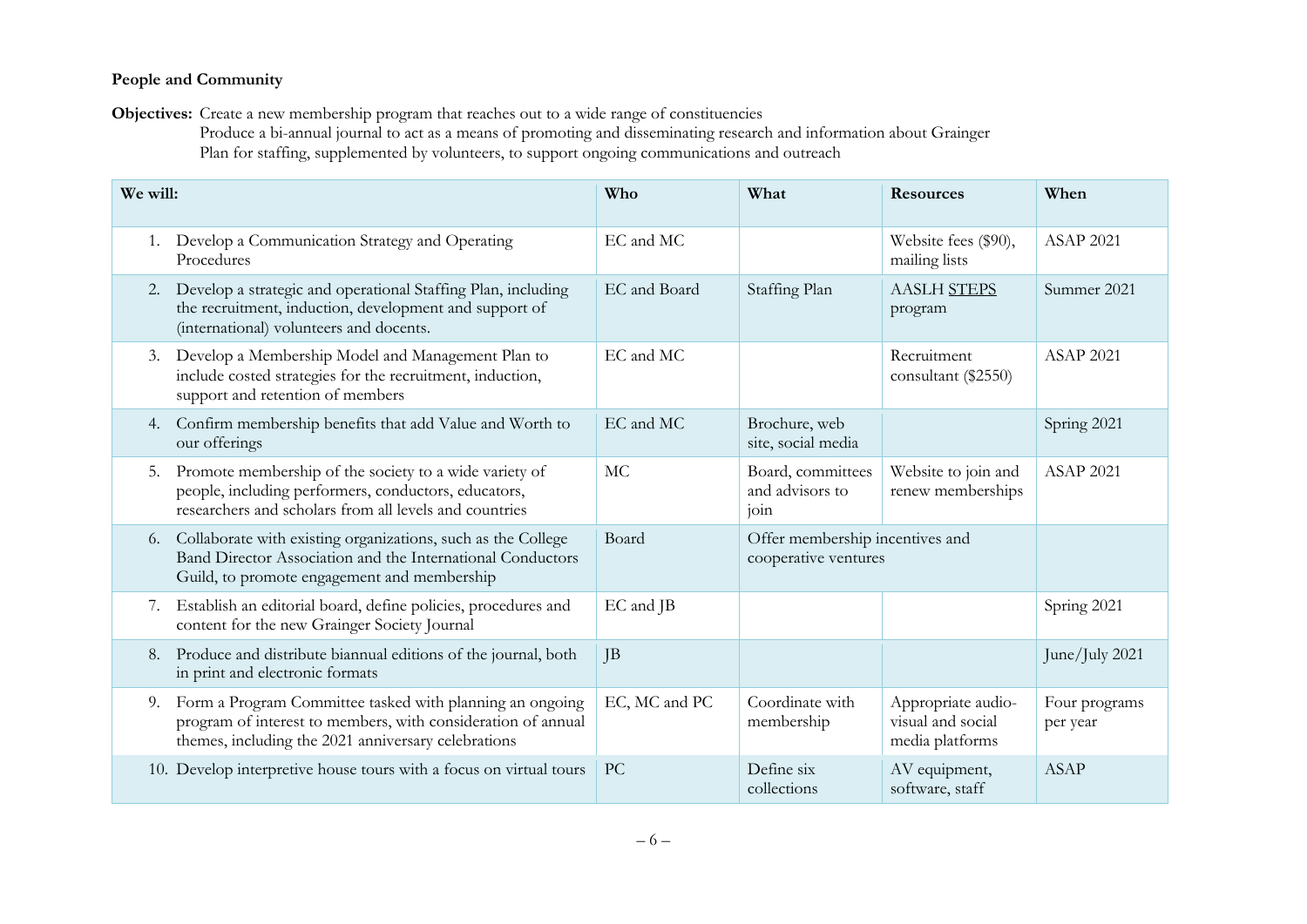# **Physical Property and Interpretation**

**Objectives:** Create an annual and capital plan to maintain the house and property at 7 Cromwell Place

Revisit the current Collection Protection and Preservation Policy, together with security, (de)accession, storage and classification procedures Provide programs that attract virtual and physical audiences to learn about and delight in all things Grainger

| We will: |                                                                                                                                                                                                                                | Who                                                                    | What                                                                        | <b>Resources</b>                                           | When          |
|----------|--------------------------------------------------------------------------------------------------------------------------------------------------------------------------------------------------------------------------------|------------------------------------------------------------------------|-----------------------------------------------------------------------------|------------------------------------------------------------|---------------|
|          | Define the long-term purpose and use of the house, ensuring<br>programming, management and income generation support<br>this purpose                                                                                           | EC                                                                     | Explore<br>programs or<br>alternative uses<br>2021-22                       | grantstation.com<br>and/or consultant                      | By 2025       |
| 2.       | Update the Percy Grainger House Master Plan to address the<br>physical, structural, environmental, safety, and security needs<br>of the house.                                                                                 | EC, CC, DC                                                             | See Appendix 4                                                              | Capital expenditure<br>and fundraising                     | $2022 - 2025$ |
| 3.       | Develop or revise existing policies pertaining to collections<br>development, inventory and cataloging, preservation and<br>storage, and access to the collection for researchers, website<br>users, and visitors to the house | Volunteers,<br>docents, staff.<br>Establish follow<br>up with visitors | Review and update the 2016 Collection<br>Protection and Preservation Policy |                                                            | May 2021      |
| 4.       | Position the collection in the context of other significant<br>repositories of Grainger materials worldwide, including the<br>Grainger Museum and the Library of Congress                                                      | Board, Members                                                         | Populate the PastPerfect site                                               |                                                            | $2021 - 2022$ |
| 5.       | Plan and advance the collections catalogue and inventory.<br>Address preservation and storage needs of the house contents                                                                                                      | CC, Board, staff,<br>volunteers                                        |                                                                             | Cataloguing staff and<br>volunteers                        | Ongoing       |
| 6.       | Make the collections available to a wider audience, both in<br>person and virtually                                                                                                                                            | CC                                                                     | Promote physical<br>and virtual<br>collections                              | Exhibition space,<br>website and social<br>media platforms | Ongoing       |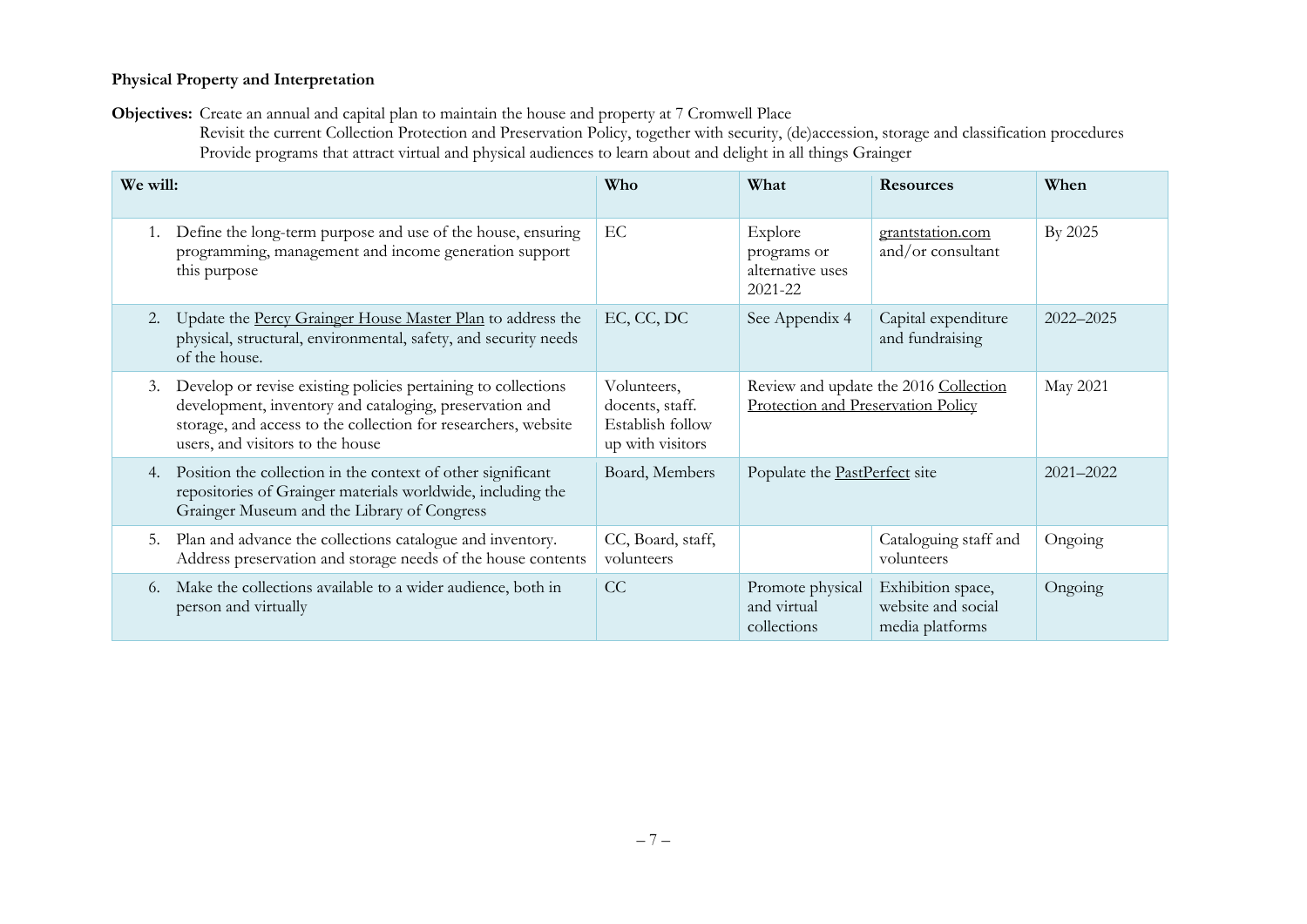Appendices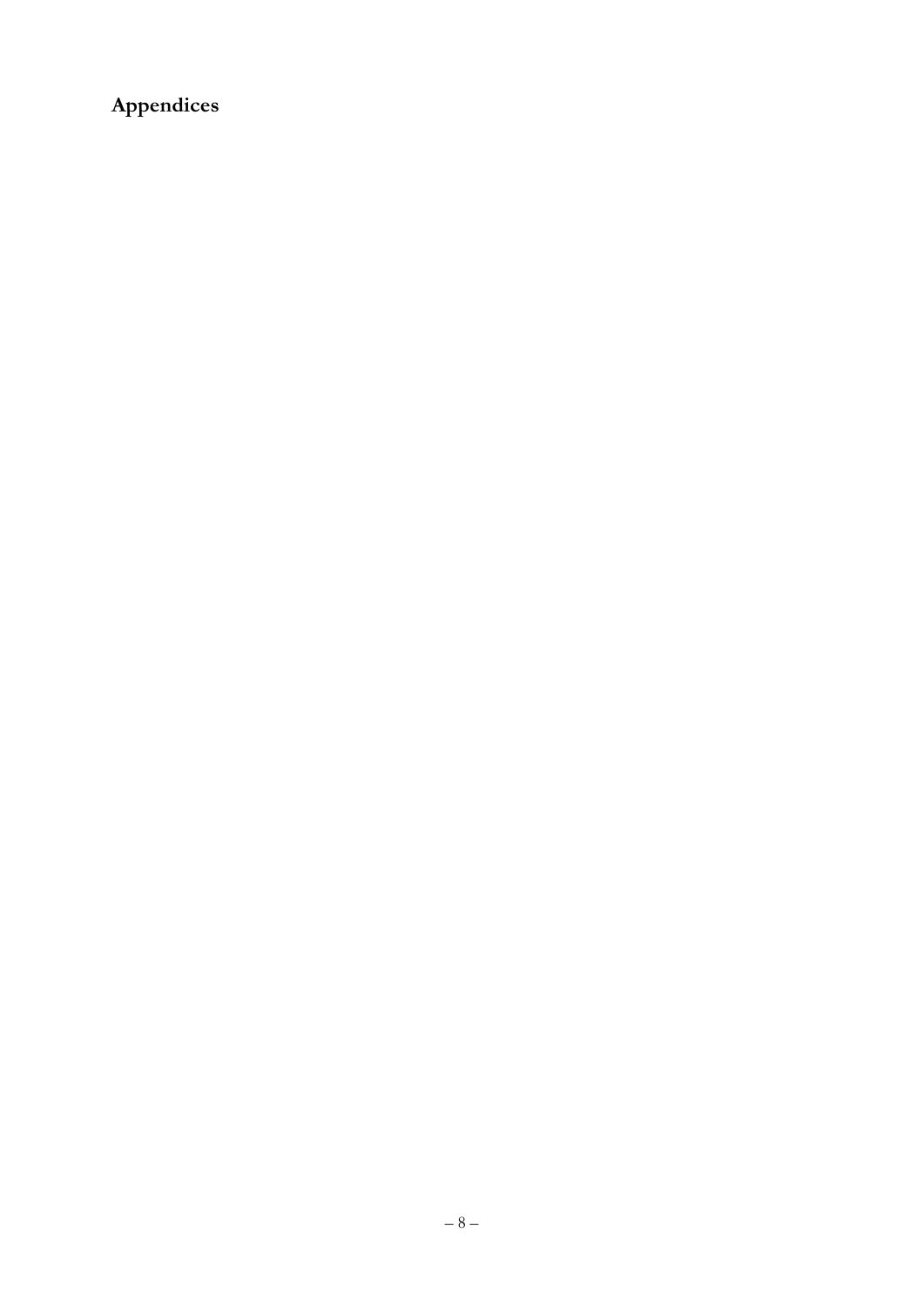# **Appendix 1: Governance Sub-Group Summary Recommendations**

**Bylaws** will include**:** Name, Purpose, Mission, Vision, Governing Board (terms, duties, vacancies), Officers, (President, VPs, Secretary, Treasurer (roles, terms, duties), Committees (roles, duties). The duties addressed in the bylaws will include:

- Executive Committee (Duties: Administration, Personnel, Finance, Nominating, House & Collection)
- Membership (Programs, Marketing, Member Engagement, Advisory Committees)
- Development (Fundraising, Communications)

**Affinity Groups** focusing on specialty interests of volunteers can be established. Suggestions include:

- **Grainger Residence Advisory Group**: The Grainger Residence Advisory Group has two fundamental purposes: to support the organization in carrying out its mission, and to review, offer advice, and guidance about, and lend support to collection, conservation, exhibition, education and public programs, and to assist with developing public programs
- **Grainger Music Advisory Group**: The Grainger Music Advisory Group's purpose is to discuss the music and serve as a network of Grainger fans

## **Communications**

It is hoped that a clear mission, structure, and program focus will provide the appropriate framework for excellent communication. Communications for the Society includes strategies for getting in touch and staying in touch with members (potential, as well as actual), visitors, volunteers and the public at large. The goal is to deliver our message to potential 'customers', moving them to action (membership, visits, program/event attendance). Vehicles for communicating include:

- The **Website** is the communication home for the society. Its goal is to deliver content, answer questions, and provide resources
- The **Grainger Journal** is a biannual periodical devoted to Grainger that includes substantial essays, reviews of new books, scores, and recordings. From 1978-2002, the journal was published as a collection of Grainger essays
- The **Grainger Blog** is part of the website and focused on (generally one-topic) informational discussion of interest to the Grainger Community. Guest bloggers are welcome, submission guidelines are here
- A **Discussion Forum** on the website should be considered
- The **Grainger Notes** is a regular eblast to members and friends devoted to timely items of immediate interest to the Grainger community
- Grainger **Webinars** should be offered to membership at least quarterly. A speaker's bureau/scholars list might be considered for other organizations.
- **Virtual Tours** promoted and enables via social media channels

Documents for internal use should be considered, suggestions include an Interpretation Manual for 7 Cromwell Place, as well as a Collections Policy.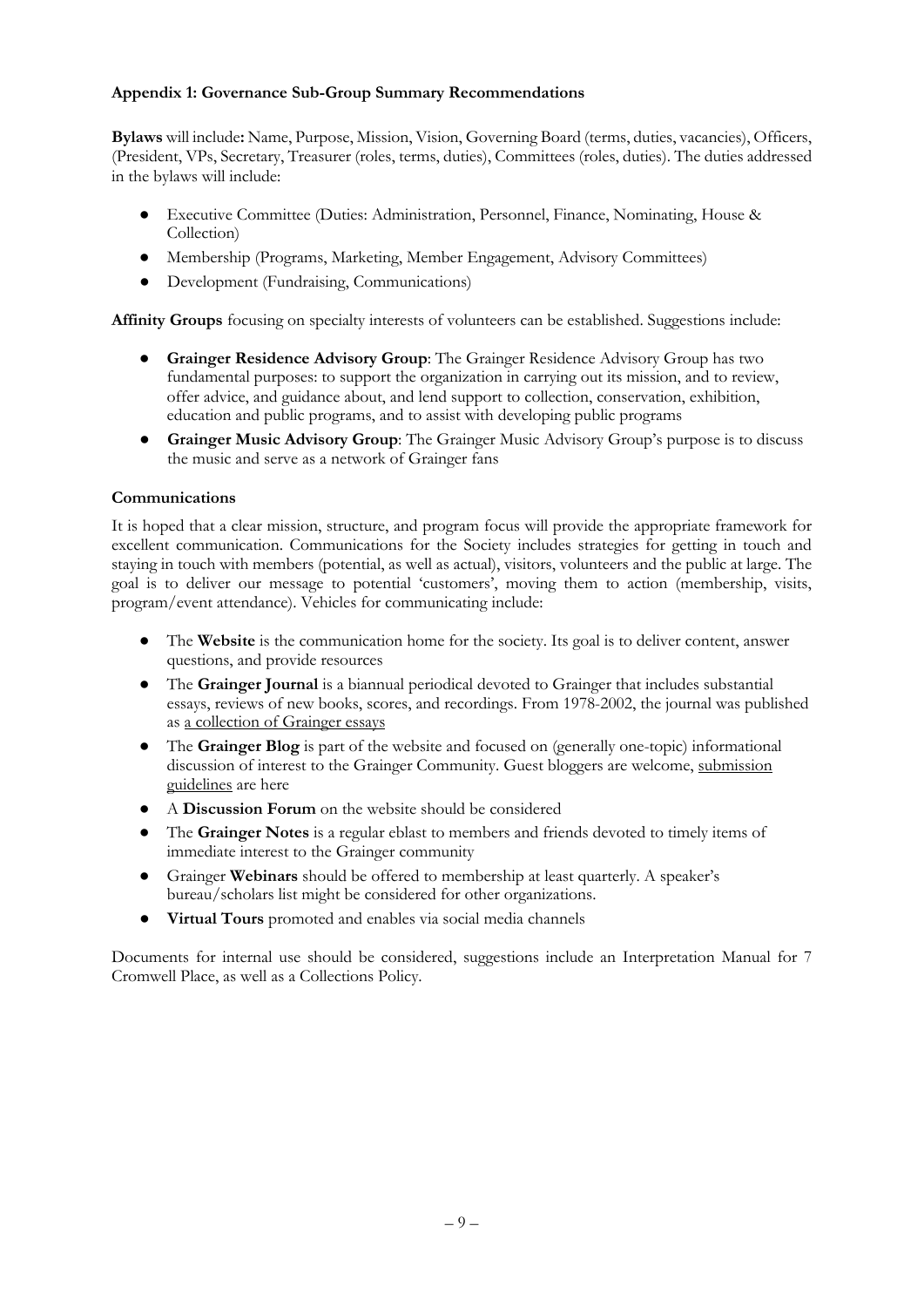# **Appendix 2: Membership Sub-Group Summary Recommendations**

- Develop a comprehensive Membership Model and Management Plan to include recruitment and retention to increase membership numbers and diversity of membership
- Continue developing Value and Worth items to attract new members, engage current and future members, and provide the research and education outreach aspects of the society
- Finalize society brochure
- Develop an online and paper-based membership application form
- Develop clarity of our online presence. Create easy access to joining and using all Grainger websites (home page, blog, YouTube, etc)
- Identify staffing needs and if a position can be funded

#### **Membership Type/Levels:**

- 1. Premium/Professionals \$60 (this could include an introductory offer, multi-year discounts, discounts for membership of other interest groups)
- 2. Educator \$40
- 3. Students free

#### **What membership offers**

- 1. Print and electronic copies of the biannual journal
- 2. Access to past journals
- 3. Discounts in Lyrebird Press online shop
- 4. Discounts on select, original works of Grainger
- 5. A regular newsletter
- 6. A members-only section on our website
- 7. A dedicated YouTube channel
- 8. A schedule of webinar interviews
- 9. A schedule of online video seminars on various Grainger topics and compositions
- 10. Presentations on the website and/or on YouTube
- 11. Research resources

#### **Further benefits could include:**

- 12. Mentorship on Grainger projects
	- a. Theses, articles and occasional writing support and advice
	- b. Performance practice advice and compositional analysis
- 13. Ideas for the members section of our website:
	- a. Links to recommended theses/analysis of Grainger's compositions
	- b. Read-only pdfs of out of print or difficult to find items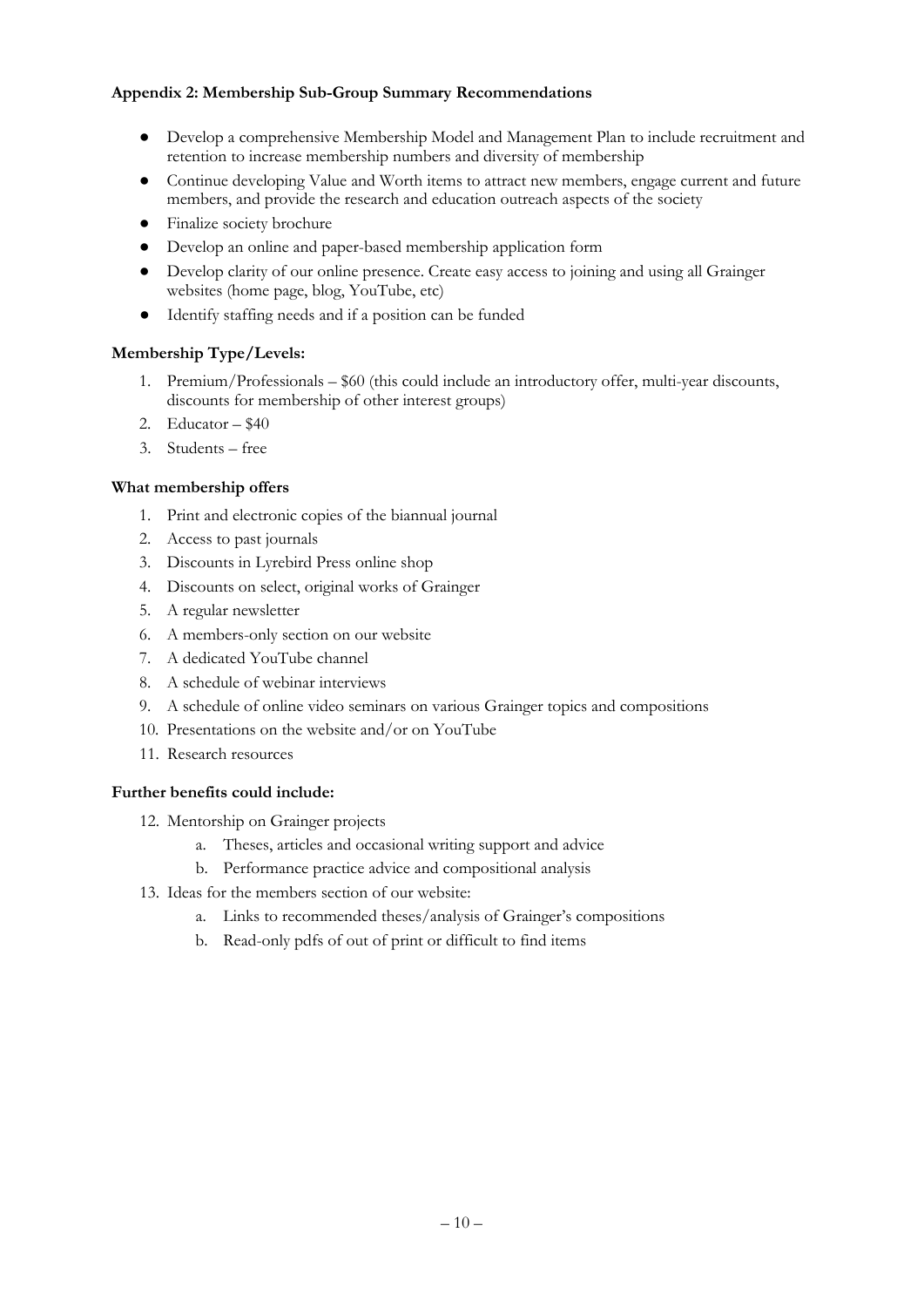## **Appendix 3: Journal Sub-Group Summary Recommendations**

- 1. Establish an editorial board, including a succession plan, to include a Series Editor, Associate Editors, and Production Team. The Editorial Board will further:
	- a. Develop an editorial policy, including submissions guidelines
	- b. Approve an outline content scheme (see appendix for details)
- 2. Confirm the design and publication platform (proposal: Blurb)
- 3. Confirm a printing and distribution platform (proposal: Lulu)
- 4. Confirm a pricing and costing model, in accordance with proposed membership fees, to ensure annual journal production is less than 50% of average membership income
- 5. Produce a twice-yearly journal in both paper and digital (pdf) formats, available only to members
- 6. Make freely available digital versions of the journal to the general public after a period of two years, via the journal archive section of the society website

#### **Indicative Outline Content**

Editorial

News

- a. Information and updates from the IPGS (possibly including meeting summaries)
- b. Updates about work on Cromwell Place (or this could appear in section 4d below)
- c. News about PG activities ('Grainger around the World') including forthcoming events

## Original articles

Two or three substantial research article(s) per issue under the following thematic headings:

- a. Grainger research original new research articles exploring an aspect of Grainger's life and work
- b. Grainger's influence a regular feature from prominent musicians about their relationship with Grainger and his music
- c. Performing Grainger exploring a current aspect of performance practice in an identified PG work

'From the Collections'

- a. From the composer 1: reprints of articles by or about PG that have not previously been published and/or are difficult to find
- b. From the composer 2: reprints of a letter or communication from or to PG
- c. From the house: articles exploring objects located in White Plains. This could cover a range of topics (artwork, fashion, furniture, music). This could include guest contributions from experts in discipline areas other than music
- d. From the archives: whole or partial manuscripts (scores) and extracts, and/or features from the Grainger Archive, Grainger Museum, Library of Congress (and other major depositories)

Reviews

- a. Recent concerts
- b. Recent and/or existing recordings
- c. New books and articles
- d. New or existing compositions or arrangements inspired by Grainger

Letters to the Editor